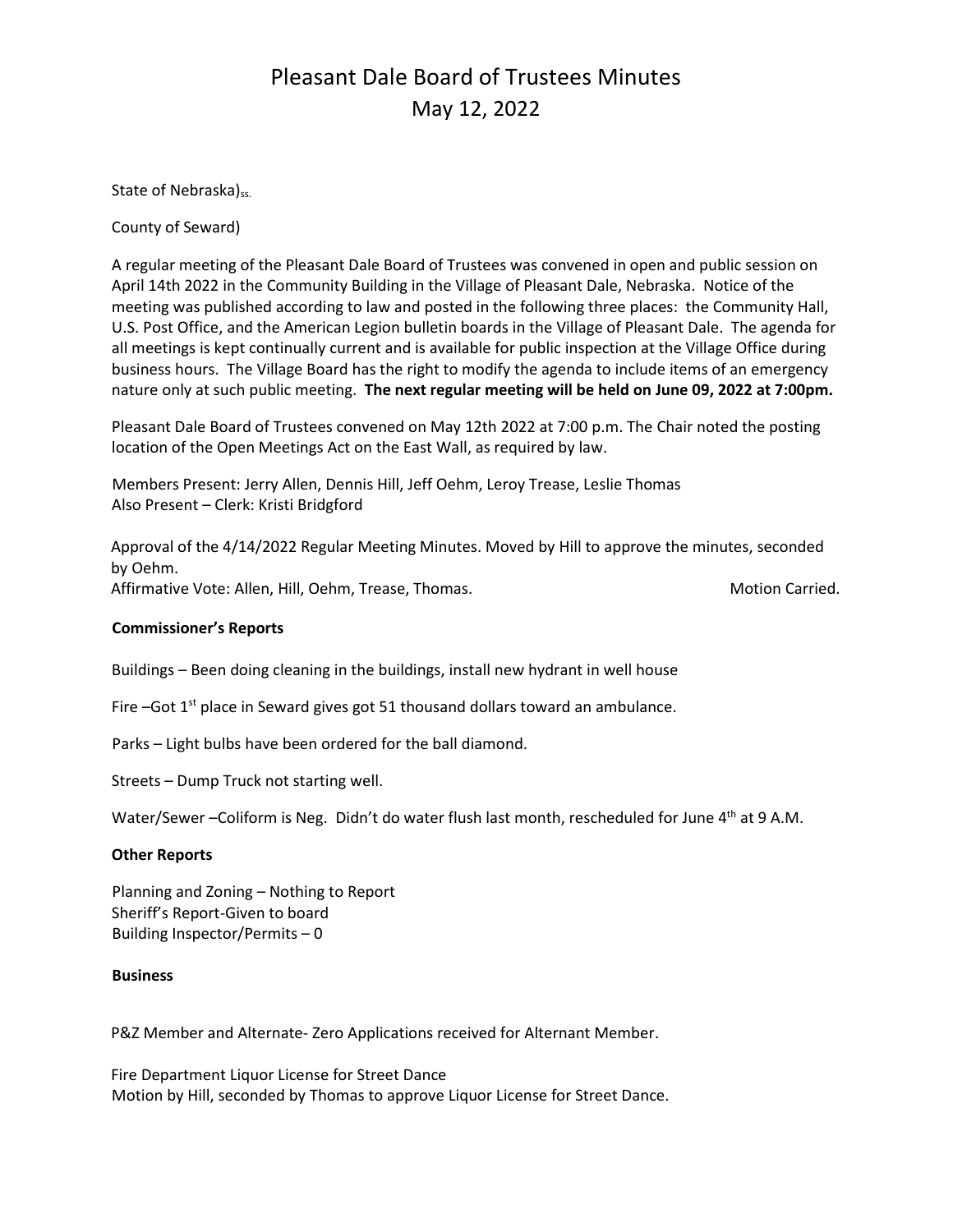# Pleasant Dale Board of Trustees Minutes May 12th, 2022

| Affirmative Vote: Allen, Hill, Oehm, Trease, Thomas.                                                                                                                                            | <b>Motion Carried.</b> |
|-------------------------------------------------------------------------------------------------------------------------------------------------------------------------------------------------|------------------------|
| Water Flush-June 4 <sup>th</sup> 9 A.M.                                                                                                                                                         |                        |
| ARPA Grant Sewer Issues- Received new updated quote                                                                                                                                             |                        |
| Reviewed Revenue Report and Claims.<br>Motion by Thomas, seconded by Allen to approve the following claims.<br>Affirmative Vote: Allen, Hill, Oehm, Trease, Thomas.                             | <b>Motion Carried.</b> |
| Abbreviations: Ins-Insurance; Li- License Renewal; Pub-Publishing; Qt – Quarterly Filing; Re-<br>Roimbursoment: So Senvices: Su Sunnligs: Tr Travel: Ty Tay 14 Utilities: Reideford K Ro CE1 40 |                        |

Reimbursement; Se-Services; Su-Supplies; Tr-Travel; Tx – Tax, Ut-Utilities: Bridgford, K-Re \$51.48, Bromm Lindah Freeman-Caddy-Se 382.50, Hill Dennis Re \$103.48, Hill Steve Re \$30.39, Menards-Su 94.72, NE Public Health Enviro Lab-Se \$434.00, Norris PPD-Ut \$906.98, Quill.com-Su \$233.98, Seward Co. Independent-Se \$25.47, Uribe-Se \$599.46, Windstream – Ut \$143.35, Salaries - \$2472.89 Total Claims- \$5478.68

Set Agenda for June 9th, 2022 as follows.

- 1. Public Hearing
- 2. Convene and Announce Open Meetings Law
- 3. Roll Call
- 4. Reading and Approval of 5/12/2022 Regular Meeting Minutes
- 5. Letters & Announcements
- 6. Clerk/Treasurer Report
- 7. Public Input
- 8. Commissioner's Report
	- a. Building
	- b. Fire
	- c. Park
	- d. Street
	- e. Water/Sewer-Water Operator
- 9. Other Reports
	- a. Planning & Zoning Committee
	- b. Sheriff's Report
	- c. Bldg. Inspector/Permits
- 10. Business
	- a. P & Z Alternate Member
	- b. ARPA Grant-Well
- 11. Revenue Report/Approval of Claims for June 2022
- 12. Adopt the agenda for July 14th, 2022
- 13. Adjournment

Adjourned at 7:20 P.M.